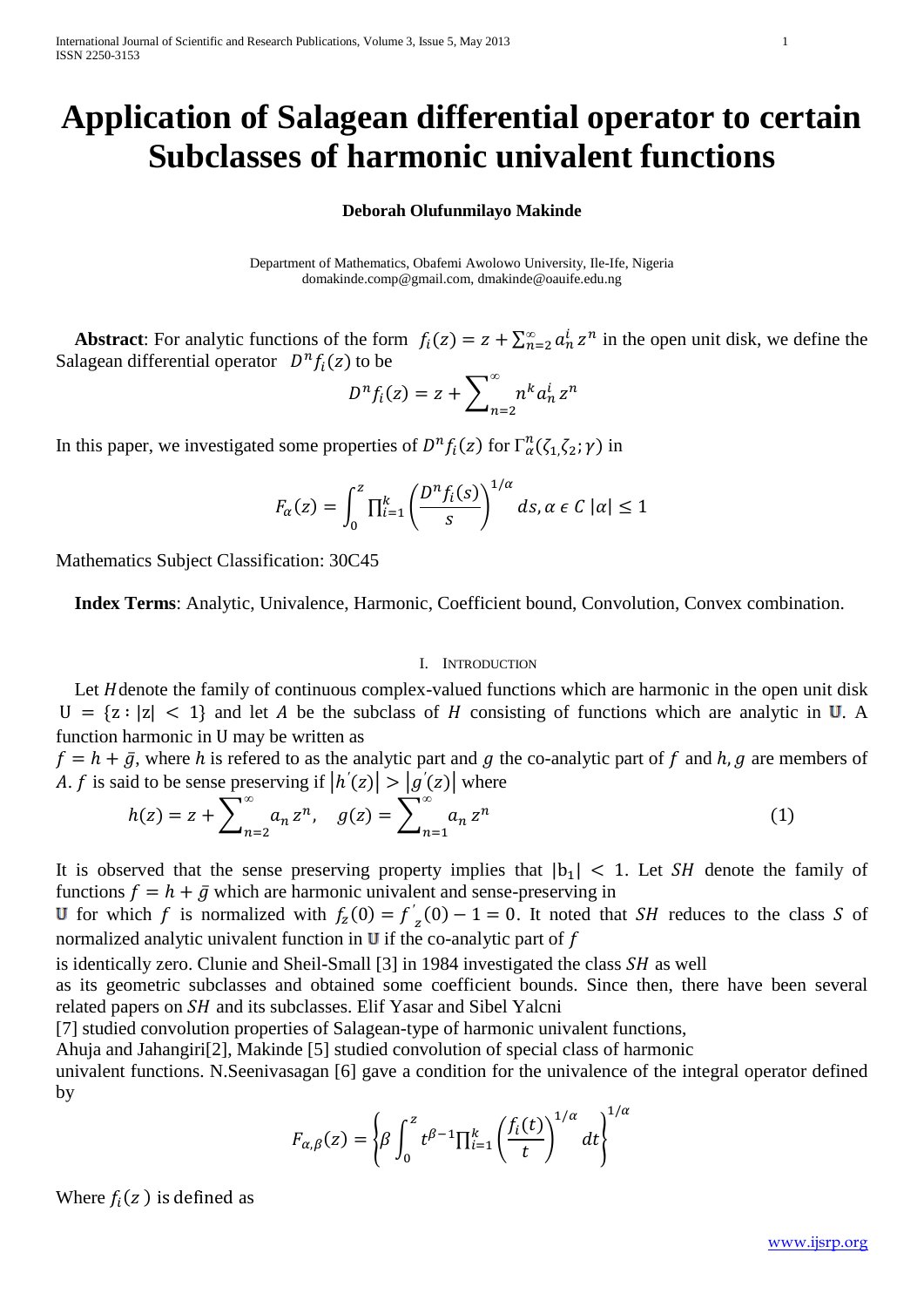International Journal of Scientific and Research Publications, Volume 3, Issue 5, May 2013 2 ISSN 2250-3153

$$
f_i(z) = z + \sum_{n=2}^{\infty} a_n^i z^n
$$
 (2)

The differential operator  $D^n$  ( $n \in N$ )<sub>0</sub> was introduced by Salagean [6]. Where  $D^n$ is defined by

$$
D^{n} f(z) = D(D^{n-1} f(z)) = z(D^{n-1} f(z)) \text{ with } D^{0} f(z) = f(z) \tag{3}
$$

We give the Salagean Differential operator for the function  $f_i(z)$  in (2) to be of the form

$$
D^n f_i(z) = z + \sum_{n=2}^{\infty} n^k a_n^i z^n \tag{4}
$$

Let 
$$
f_i(z) = h_i(z) + \bar{g}_i(z)
$$
 where  
\n
$$
h_i(z) = z + \sum_{n=2}^{\infty} a_n^i z^n, \qquad g_i(z) = \sum_{n=1}^{\infty} b_n^i z^n
$$
\n(5)

And

$$
D^{n}F_{i}(z) = z + \sum_{n=2}^{\infty} n^{k} a_{n}^{i} z^{n} + \sum_{n=1}^{\infty} n^{k} b_{n}^{i} z^{n}
$$
(6)

$$
F_{\alpha}(z) = \int_0^z \prod_{i=1}^k \left(\frac{D^n f_i(s)}{s}\right)^{1/\alpha} ds, \alpha \in C \left|\alpha\right| \le 1 \tag{7}
$$

Where  $f_i(z)$  is as in (2). Makinde and Oladipo in [5] investigated some properties of

 $\Gamma_{\alpha}^{n}(\zeta_{1}, \zeta_{2}; \gamma)$  for the function  $f_{i}(z)$  in  $F_{\alpha}(z)$  defined by (7).

We define

$$
\Gamma^n_{\alpha}(\zeta_1, \zeta_2; \gamma) = \left\{ F_i \in A : \left| \frac{G(z) + \frac{1}{\alpha} - 1}{\zeta_1 \left( G(z) + \frac{1}{\alpha} \right) + \zeta_2} \right| \le \gamma \right\}
$$

Where

$$
G(z) = \frac{zF'_{\alpha}(z)}{F_{\alpha}(z)} = \sum_{i=1}^{k} \frac{1}{\alpha} \left( \frac{D^{n+1} f_i(z)}{D^n f_i(z)} - 1 \right)
$$
  

$$
D^n H_i(z) = z + \sum_{n=2}^{\infty} n^k c_n^i z^n + \overline{\sum_{n=1}^{\infty} n^k d_n^i z^n}
$$
 (8)

Moreover, we recall the following definition of the well known classes of starlike and convex functions  $S^*$ and  $S^c$  given by Acu and Owa [1] denoted by

$$
S^* = \left\{ f \in A : Re \left\{ \frac{zf'(z)}{f(z)} \right\} > 0, z \in U \right\}
$$
 (9)

$$
S^{c} = \left\{ f \in A : Re \left\{ 1 + \frac{zf''(z)}{f'(z)} \right\} > 0, z \in U \right\}
$$
 (10)

We introduce the class of function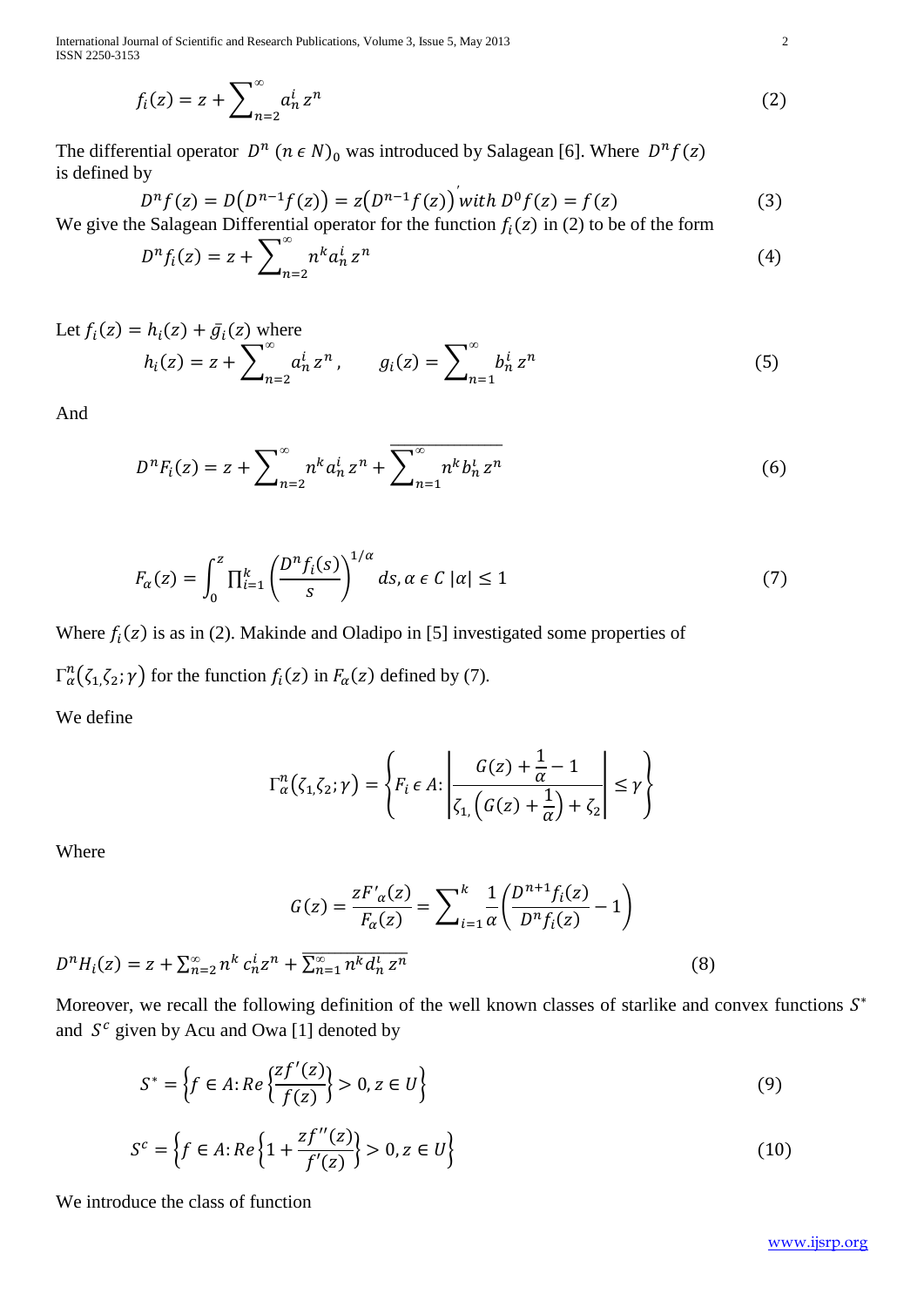International Journal of Scientific and Research Publications, Volume 3, Issue 5, May 2013 3 ISSN 2250-3153

$$
F_i(z) * D^n H_i(z) = (D^n F_i * D^n H_i)(z) = z + \sum_{n=2}^{\infty} n^k a_n^i c_n^i z^n + \overline{\sum_{n=1}^{\infty} n^k b_n^i d_n^i z^n} (11)
$$

In this paper, we obtain some properties of the class  $\Gamma_\alpha^n(\zeta_1,\zeta_2;\gamma)$ .

## II. MAIN RESULTS

**Theorem 1** Let  $D^n F_i(z)$  be as in (6) and  $F_\alpha(z)$  be as in (7). Then  $D^n F_i(z)$  is in the class  $\Gamma_{\alpha}^{n}(\zeta_{1}\zeta_{2};\gamma)$  if and only if

$$
\sum_{i=1}^{k} \sum_{n=2}^{\infty} \left\{ n^{k} \left[ n(1 + \gamma \zeta_{1}) + \alpha(\gamma \zeta_{2} - 1) \right] \right\} \left| a_{n}^{i} + b_{n}^{i} \right| \leq 2[\gamma |\zeta_{1} + \alpha \zeta_{2}| - |1 - \alpha|] \tag{10}
$$

$$
\zeta_1(0 \le \zeta_1 \le 1), \quad \zeta_2(0 < \zeta_2 \le 1), \quad \alpha(0 < \alpha \le 1); \ |b_n^i| = 1
$$

**Proof**

$$
\begin{aligned}\n\left| \frac{G(z) + \frac{1}{\alpha} - 1}{\zeta_{1}} \right| &= \left| \frac{\sum_{i=1}^{k} D^{n+1} F_{i}(z) - \alpha D^{n} F_{i}(z)}{\sum_{i=1}^{k} \zeta_{1} D^{n+1} F_{i}(z) - \alpha \zeta_{2} D^{n} F_{i}(z)} \right| \\
&= \left| \frac{\sum_{i=1}^{k} 2z(1-\alpha) + \sum_{n=2}^{\infty} n^{k} (n-\alpha)(a_{n}^{i} z^{n} + \overline{b_{n}^{i} z^{n}})}{\sum_{i=1}^{k} 2z(\zeta_{1} + \alpha \zeta_{2}) + \sum_{n=2}^{\infty} n^{k} (n \zeta_{1} + \alpha \zeta_{2})(a_{n}^{i} z^{n} + \overline{b_{n}^{i} z^{n}})} \right| \\
&\leq \frac{2|1 - \alpha| + \sum_{i=1}^{k} \sum_{n=2}^{\infty} n^{k} (n - \alpha)|a_{n}^{i} + b_{n}^{i}|}{2|\zeta_{1} + \alpha \zeta_{2}| - \sum_{i=1}^{k} \sum_{n=2}^{\infty} n^{k} (n \zeta_{1} + \alpha \zeta_{2})|a_{n}^{i} + b_{n}^{i}|}\n\end{aligned}
$$

Let  $D^n F_i(z)$  satisfies inequality (10), then  $D^n F_i(z)$  is in the class  $\Gamma_\alpha^n(\zeta_1, \zeta_2; \gamma)$ .

Conversely, let  $D^n F_i(z)$  be in the class  $\Gamma_\alpha^n(\zeta_1, \zeta_2; \gamma)$  then

$$
\sum_{i=1}^{k} \sum_{n=2}^{\infty} \left\{ n^{k} \left[ n(1 + \gamma \zeta_{1}) + \alpha(\gamma \zeta_{2} - 1) \right] \right\} |a_{n}^{i} + b_{n}^{i}| \le 2[\gamma |\zeta_{1} + \alpha \zeta_{2}| - |1 - \alpha|]
$$

**Corollary 1** If  $D^n F_i(z)$  is in the class  $\Gamma_\alpha^n(\zeta_1, \zeta_2; \gamma)$  then

$$
|a_n^i + b_n^i| \le \frac{2[\gamma|\zeta_1 + \alpha \zeta_2| - |1 - \alpha|]}{n^k[n(1 + \gamma \zeta_1) + \alpha(\gamma \zeta_2 - 1)]}
$$

**Corollary 2** If  $D^n F_i(z)$  is in the class  $\Gamma^n_{\alpha}(\zeta_1, \zeta_2; \gamma)$  then

$$
|a_n^i| \le \frac{2[\gamma|\zeta_1 + \alpha \zeta_2| - |1 - \alpha|] - |b_n^i|n^k[n(1 + \gamma \zeta_1) + \alpha(\gamma \zeta_2 - 1)]}{n^k[n(1 + \gamma \zeta_1) + \alpha(\gamma \zeta_2 - 1)]}
$$

**Corollary 3** If  $D^n F_i(z)$  is in the class  $\Gamma^n_{\alpha}(\zeta_1, \zeta_2; \gamma)$  then

$$
|b_n^i| \le \frac{2[\gamma|\zeta_1 + \alpha \zeta_2| - |1 - \alpha|] - |a_n^i|n^k[n(1 + \gamma \zeta_1) + \alpha(\gamma \zeta_2 - 1)]}{n^k[n(1 + \gamma \zeta_1) + \alpha(\gamma \zeta_2 - 1)]}
$$

**Theorem 2** Let  $D^n F_i(z)$  be in the class  $\Gamma_\alpha^n(\zeta_1,\zeta_2;\gamma)$  and the function  $D^n H_i(z)$  defined by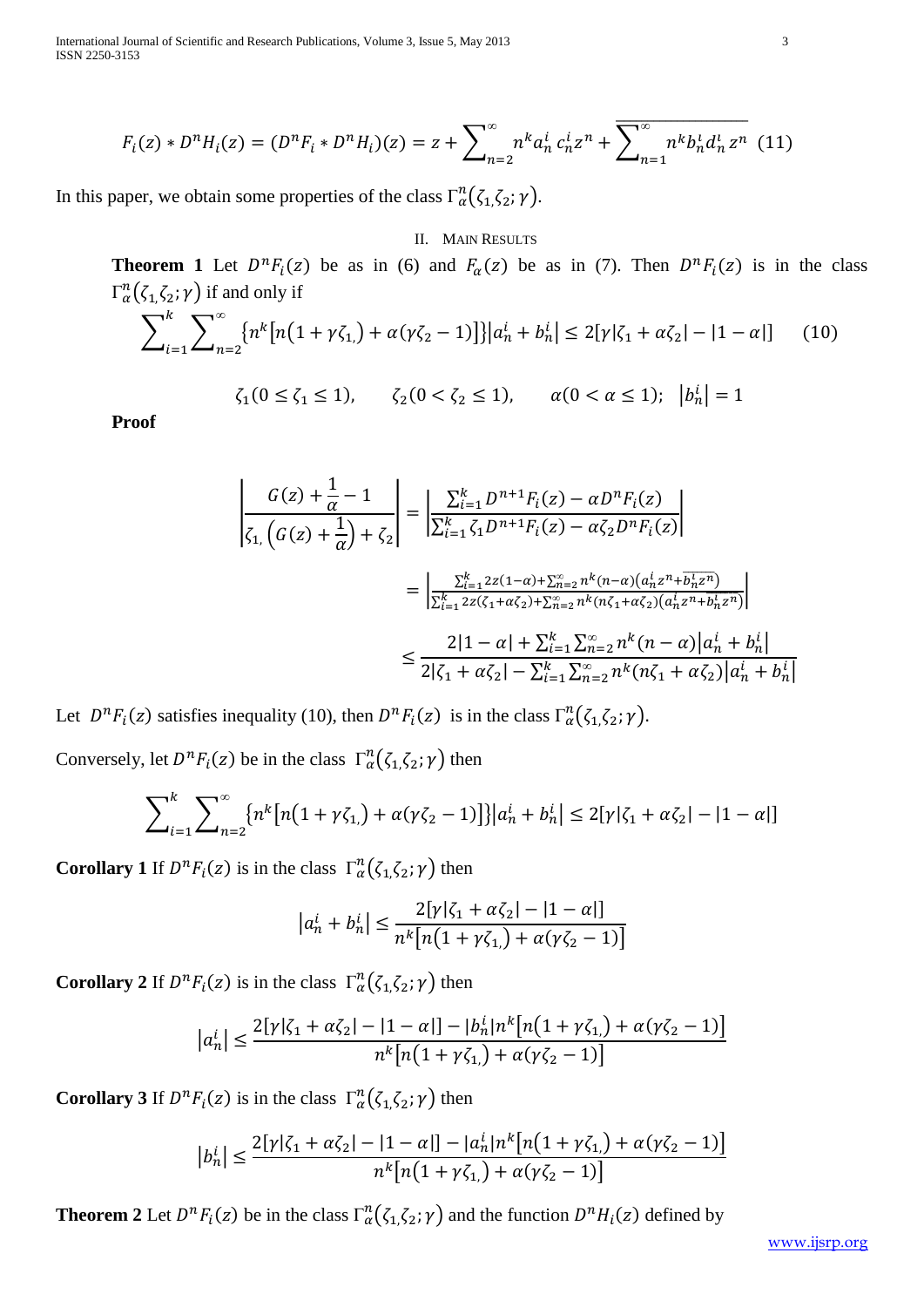International Journal of Scientific and Research Publications, Volume 3, Issue 5, May 2013 4 ISSN 2250-3153

$$
D^{n}H_{i}(z) = z + \sum_{n=2}^{\infty} n^{k} A_{n}^{i} z^{n} + \overline{\sum_{n=1}^{\infty} n^{k} B_{n}^{i} z^{n}}
$$

Be in the same class  $\Gamma_{\alpha}^n(\zeta_1\zeta_2;\gamma)$ . Then the function H(z) defined by

$$
H(z) = (1 - \lambda)D^n F_i(z) + \lambda D^n H_i(z) = z + \sum_{n=2}^{\infty} n^k C_n^i z^n
$$

Is also in the class  $\Gamma_\alpha^n(\zeta_1, \zeta_2; \gamma)$ , where

$$
C_n^i = (1 - \lambda) \left( a_n^i + \overline{b_n^i} \right) + \lambda \left( A_n^i + \overline{B_n^i} \right)
$$

**Proof:** Suppose that each of  $D^nF_i(z)$ ,  $D^nH_i(z)$  is in the class  $\Gamma_\alpha^n(\zeta_1\zeta_2;\gamma)$ .

Then by(10)

$$
\sum_{i=1}^{k} \sum_{n=2}^{\infty} \{n^{k}[n(1+\gamma\zeta_{1,}) + \alpha(\gamma\zeta_{2}-1)]\}|C_{n}^{i}|
$$
  
\n=
$$
\sum_{i=1}^{k} \sum_{n=2}^{\infty} \{n^{k}[n(1+\gamma\zeta_{1,}) + \alpha(\gamma\zeta_{2}-1)]\}|(1-\lambda)(a_{n}^{i} + \overline{b_{n}^{i}}) + \lambda(A_{n}^{i} + \overline{B_{n}^{i}})|
$$
  
\n=
$$
\sum_{i=1}^{k} \sum_{n=2}^{\infty} \{n^{k}[n(1+\gamma\zeta_{1,}) + \alpha(\gamma\zeta_{2}-1)]\}|(1-\lambda)(a_{n}^{i} + \overline{b_{n}^{i}})|
$$
  
\n+
$$
\sum_{i=1}^{k} \sum_{n=2}^{\infty} \{n^{k}[n(1+\gamma\zeta_{1,}) + \alpha(\gamma\zeta_{2}-1)]\}|\lambda(A_{n}^{i} + \overline{B_{n}^{i}})|
$$
  
\n
$$
\leq (1-\lambda)2[\gamma|\zeta_{1} + \alpha\zeta_{2}| - |1-\alpha|] + \lambda2[\gamma|\zeta_{1} + \alpha\zeta_{2}| - |1-\alpha|]
$$
  
\n= 
$$
2[\gamma|\zeta_{1} + \alpha\zeta_{2}| - |1-\alpha|]
$$

Which proves the theorem.

**Theorem 3** Let  $D^nF_i(z)$  be as in (6) and  $F_\alpha(z)$  be as in (7). Then the function  $D^nC_i$ 

Defined by  $D^n C_i(z) = z + \sum_{n=2}^{\infty} n^k a_n^i A_n^i z^n + \overline{\sum_{n=1}^{\infty} n^k b_n^i B_n^i z^n}$  belong to the class  $\Gamma_\alpha^n(\zeta_1, \zeta_2; \gamma)$  if and only if

$$
\sum_{i=1}^{k} \sum_{n=2}^{\infty} \left\{ n^{k} \left[ n(1 + \gamma \zeta_{1}) + \alpha(\gamma \zeta_{2} - 1) \right] \right\} \left| a_{n}^{i} A_{n}^{i} + b_{n}^{i} B_{n}^{i} \right| \leq 2[\gamma |\zeta_{1} + \alpha \zeta_{2}| - |1 - \alpha|]
$$

**Proof:** The proof follows the procedure of that of the Theorem 1

**Corollary 4** Let  $D^n F_i(z)$  be as in (6) and  $F_\alpha(z)$  be as in (7) and the function  $D^n C_i$ 

Defined by  $D^n C_i(z) = z + \sum_{n=2}^{\infty} n^k a_n^i A_n^i z^n + \overline{\sum_{n=1}^{\infty} n^k b_n^i B_n^i z^n}$  belong to the class  $\Gamma_\alpha^n(\zeta_1, \zeta_2; \gamma)$ Then we have

$$
|a_n^i A_n^i + b_n^i B_n^i| \le \frac{2[\gamma|\zeta_1 + \alpha \zeta_2| - |1 - \alpha|]}{n^k [n(1 + \gamma \zeta_1) + \alpha(\gamma \zeta_2 - 1)]}
$$

**Corollary 5** Let  $D^n F_i(z)$  be as in (6) and  $F_\alpha(z)$  be as in (7) and the function  $D^n C_i$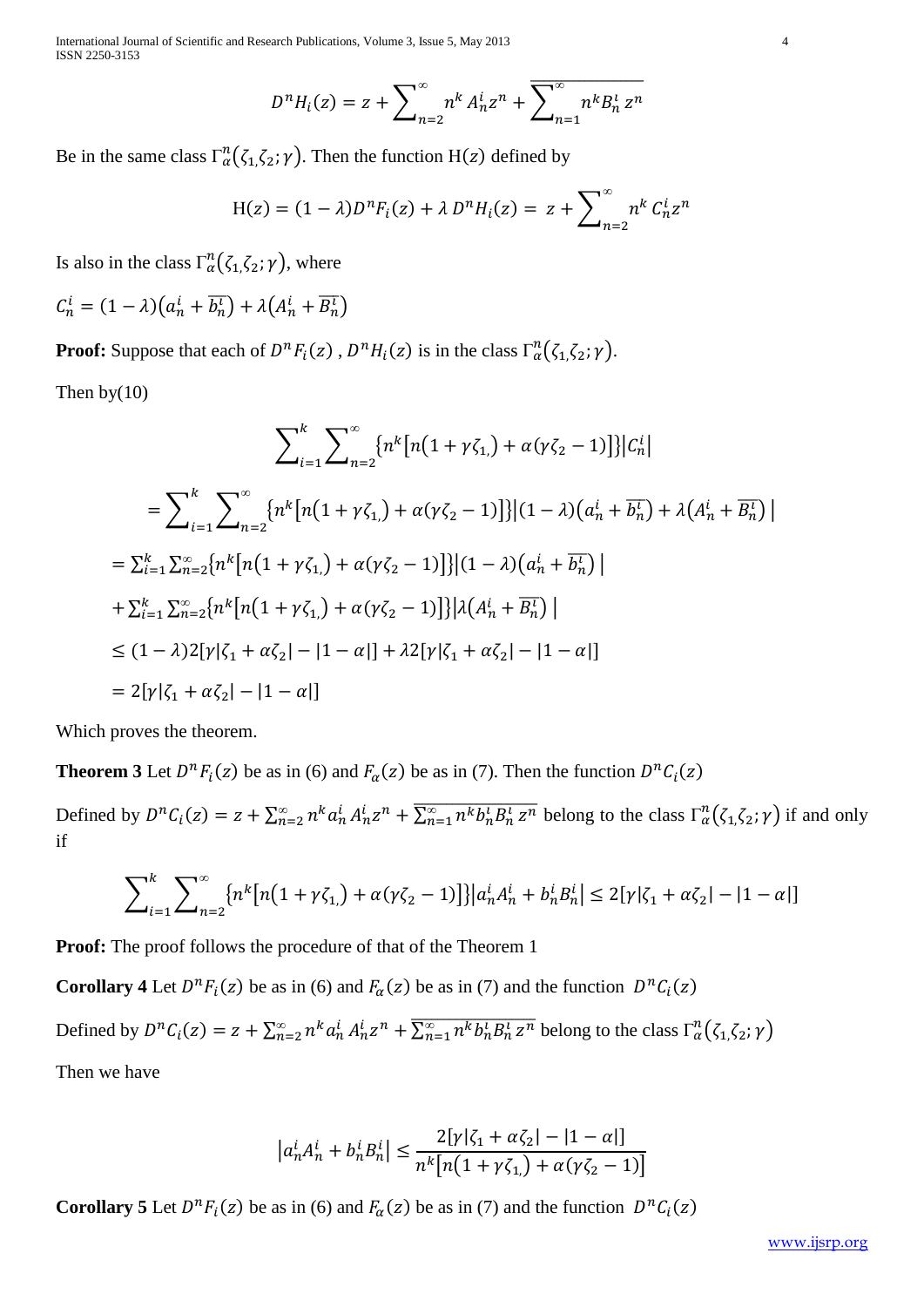International Journal of Scientific and Research Publications, Volume 3, Issue 5, May 2013 5 ISSN 2250-3153

Defined by  $D^n C_i(z) = z + \sum_{n=2}^{\infty} n^k a_n^i A_n^i z^n + \overline{\sum_{n=1}^{\infty} n^k b_n^i B_n^i z^n}$  belong to the class  $\Gamma_\alpha^n(\zeta_1, \zeta_2; \gamma)$ 

Then we have

$$
\left|a_n^i A_n^i\right| \le \frac{2[\gamma |\zeta_1 + \alpha \zeta_2| - |1 - \alpha|] - |b_n^i B_n^i| n^k [n(1 + \gamma \zeta_1) + \alpha (\gamma \zeta_2 - 1)]}{n^k [n(1 + \gamma \zeta_1) + \alpha (\gamma \zeta_2 - 1)]}
$$

**Corollary 6** Let  $D^n F_i(z)$  be as in (6) and  $F_\alpha(z)$  be as in (7) and the function  $D^n C_i$ 

Defined by  $D^n C_i(z) = z + \sum_{n=2}^{\infty} n^k a_n^i A_n^i z^n + \overline{\sum_{n=1}^{\infty} n^k b_n^i B_n^i z^n}$  belong to the class  $\Gamma_\alpha^n(\zeta_1, \zeta_2; \gamma)$ Then we have

$$
\left|b_n^i B_n^i\right| \le \frac{2[\gamma|\zeta_1 + \alpha \zeta_2| - |1 - \alpha|] - |a_n^i A_n^i| n^k [n(1 + \gamma \zeta_1) + \alpha(\gamma \zeta_2 - 1)]}{n^k [n(1 + \gamma \zeta_1) + \alpha(\gamma \zeta_2 - 1)]}
$$

**Corollary 7** Let  $D^n F_i(z)$  be as in (6) and  $F_\alpha(z)$  be as in (7) and the function  $D^n C_i$ Defined by  $D^n C_i(z) = z + \sum_{n=2}^{\infty} n^k a_n^i A_n^i z^n + \overline{\sum_{n=1}^{\infty} n^k b_n^i B_n^i z^n}$  belong to the class  $\Gamma_\alpha^n(\zeta_1, \zeta_2; \gamma)$ Then we have

$$
|a_n^i| \le \frac{2[\gamma|\zeta_1 + \alpha \zeta_2| - |1 - \alpha|] - |b_n^i B_n^i| n^k [n(1 + \gamma \zeta_1) + \alpha(\gamma \zeta_2 - 1)]}{|A_n^i| n^k [n(1 + \gamma \zeta_1) + \alpha(\gamma \zeta_2 - 1)]}
$$

**Corollary 8** Let  $D^n F_i(z)$  be as in (6) and  $F_\alpha(z)$  be as in (7) and the function  $D^n C_i$ Defined by  $D^n C_i(z) = z + \sum_{n=2}^{\infty} n^k a_n^i A_n^i z^n + \overline{\sum_{n=1}^{\infty} n^k b_n^i B_n^i z^n}$  belong to the class  $\Gamma_\alpha^n(\zeta_1, \zeta_2; \gamma)$ Then we have

$$
|A_n^i| \le \frac{2[\gamma|\zeta_1 + \alpha \zeta_2| - |1 - \alpha|] - |b_n^i B_n^i| n^k [n(1 + \gamma \zeta_1) + \alpha(\gamma \zeta_2 - 1)]}{|a_n^i| n^k [n(1 + \gamma \zeta_1) + \alpha(\gamma \zeta_2 - 1)]}
$$

**Corollary 9** Let  $D^n F_i(z)$  be as in (6) and  $F_\alpha(z)$  be as in (7) and the function  $D^n C_i(z)$  Defined by  $D^n C_i(z) = z + \sum_{n=2}^{\infty} n^k a_n^i A_n^i z^n + \overline{\sum_{n=1}^{\infty} n^k b_n^i B_n^i z^n}$  belong to the class  $\Gamma_\alpha^n(\zeta_1, \zeta_2; \gamma)$ 

Then we have

$$
|b_n^i| \le \frac{2[\gamma|\zeta_1 + \alpha \zeta_2| - |1 - \alpha|] - |a_n^i A_n^i| n^k [n(1 + \gamma \zeta_1) + \alpha(\gamma \zeta_2 - 1)]}{|B_n^i| n^k [n(1 + \gamma \zeta_1) + \alpha(\gamma \zeta_2 - 1)]}
$$

**Corollary 10** Let  $D^n F_i(z)$  be as in (6) and  $F_\alpha(z)$  be as in (7) and the function  $D^n C_i$